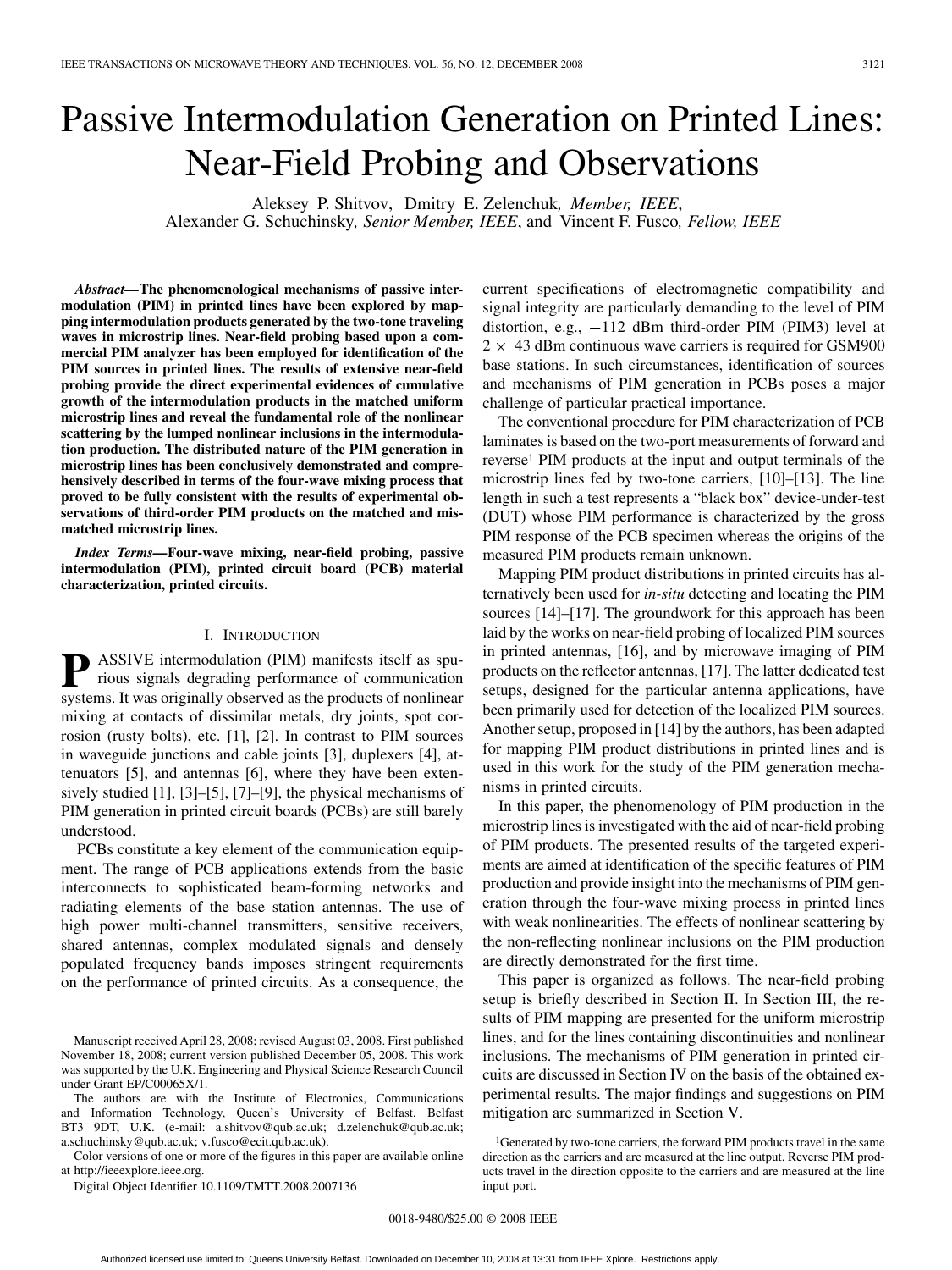

Fig. 1. Schematic of the test arrangement for near-field probing.

# II. TEST SETUP

The measurement setup shown schematically in Fig. 1 is based upon the Summitek Instruments SI-900B PIM analyzer [18], which is used here for both conventional two-port forward/reverse tests of PIM products and near-field probing. The transmitter port of the PIM analyzer is connected to the input of the tested line and supplies the carriers in both configurations, while the receiver port is connected either: 1) to output of the tested line, when measuring the gross forward PIM response of the specimen or 2) to a probe, when measuring near-field of PIM products on the line terminated in the matched load.

The low PIM cable load had the residual reverse PIM3 level below  $-134$  dBm at PIM3 frequency of 910 MHz, and carriers of frequencies 935 MHz and 960 MHz at  $2 \times 43$  dBm. Residual forward PIM3 level of the PIM analyzer with the cables was below  $-125$  dBm at the same power rate of the carriers.

The capacitive  $E$ -field probes have been used for mapping PIM3 product distributions on the printed microstrip lines. The analysis of several probe configurations, carried out in [14], has shown that the probes with weak coupling less than  $-30$  dB caused minor perturbation of the near field in the printed line and had negligible effect on the measured PIM response. All the results of PIM3 mapping presented in the paper have been obtained with the probe made of a semi-rigid coaxial cable of diameter 6.35 mm. The probe tip was formed by the inner conductor of diameter 1.58 mm protruding from the shield for 6 mm and covered by the 6.7 mm long polyethylene sleeve. The probe was placed vertically and its insulating cover consistently maintained the 0.7 mm gap between the board surface and the tip, which provided the coupling  $-32 \pm 1.5$  dB.

The actual PIM3 level  $P_{\text{IM3}}(x)$  at point x on the line has been retrieved from the data of near-field probing as follows:

$$
P_{\text{IM3}}(x) = P_{\text{probe}}(x) - P_{cp}
$$

where  $P_{\text{probe}}(x)$  is the probe reading of PIM3 magnitude at observation point x, and  $P_{cpl} = \langle |S_{21}| \rangle$  was obtained by averaging the linear  $S$ -parameters measured along the line.

Negligible contribution of the probe itself to the PIM3 level has been verified by comparison of the forward PIM3 magnitude  $(-80.1$  dBm) measured on the reference line in the two-port transmission test with the results of near-field probing at the strip output port  $(-78.9 \text{ dBm})$ .

To lower the noise floor and suppress the effect of external sources, all the measurements have been performed in the screened anechoic chamber. Further details of the test setup for near-field probing of PIM products were reported in [14].

# III. NEAR-FIELD MAPPING OF PIM PRODUCTS

Mapping of PIM product distributions on printed lines has enabled us to explore the mechanisms and sources of PIM generation, and the effects of the extrinsic factors on PIM production, including the test line matching, interference with external sources, etc. The distinctive features of the distributed and localized PIM generation observed with the aid of the nearfield probing are discussed here to provide insight in the phenomenology of PIM production in the printed circuits.

#### *A. Mapping of Distributed PIM3 Products*

As reported in the earlier study [12], the gross forward PIM3 level grows with the microstrip line length. Such a cumulative intensification of the forward PIM3 products had been observed in the two-port forward/reverse measurements on the lines of different lengths and was attributed to the distributed sources of PIM generation. This concept underlies the nonlinear transmission line (NTL) model of PIM generation in printed lines, [19], which predicts cumulative growth of PIM level with length of the microstrip lines. Although the two-port forward/reverse measurements of PIM3 products on printed lines of different lengths demonstrate the cumulative growth, they do not constitute the direct evidences of distributed nature of PIM generation. Alternatively, the near-field mapping of the spatial distribution of PIM products along the printed traces could shed the light on the process of PIM generation and conclusively justify the assumptions of the NTL model.

The PIM3 products have been mapped on the reference 50  $\Omega$ straight uniform microstrip line (Sample 1) of width 1.87 mm and length 915 mm fabricated on the Taconic TLG-30 substrate of thickness 0.76 mm. The results in Fig. 2 show that PIM3 magnitude grows along the line, and such profile fully agrees with the predictions of the NTL model. However, in contrast to the monotonic increase of the gross forward PIM3 level observed in the two-port measurements [12], the mapped PIM3 distribution has periodic ripples. The cause of this discrepancy is understandable if we note that in the two-port tests, magnitudes of the forward and reverse PIM products are measured separately, whereas the near-field probing gives the gross local PIM level at each observation point. This subtle feature is illustrated in Fig. 3, where the simulated PIM3 distribution on a microstrip line of the length 915 mm is juxtaposed with the forward PIM3 magnitude calculated at the output ports of the lines with the length varying from 10 mm to 915 mm. Although the local and forward PIM3 levels are equal at the output of the 915 mm long line, the local PIM3 profile has regular ripples, which are caused by interference of the PIM3 products traveling in forward and backward directions as discussed in Section IV. It is important to note that the ripples exist on the perfectly matched lines but their magnitude increases with input/output mismatch, cf. [19], [20]. This effect is confirmed by full agreement of the measurement results with the simulations of the 50  $\Omega$  line terminated in the 48  $\Omega$  source and load impedances, as shown in Fig. 2.

To further elucidate the process of PIM generation, PIM3 products have been mapped on the two identical microstrip lines: Sample 1 and its replica (Sample 2) fabricated on the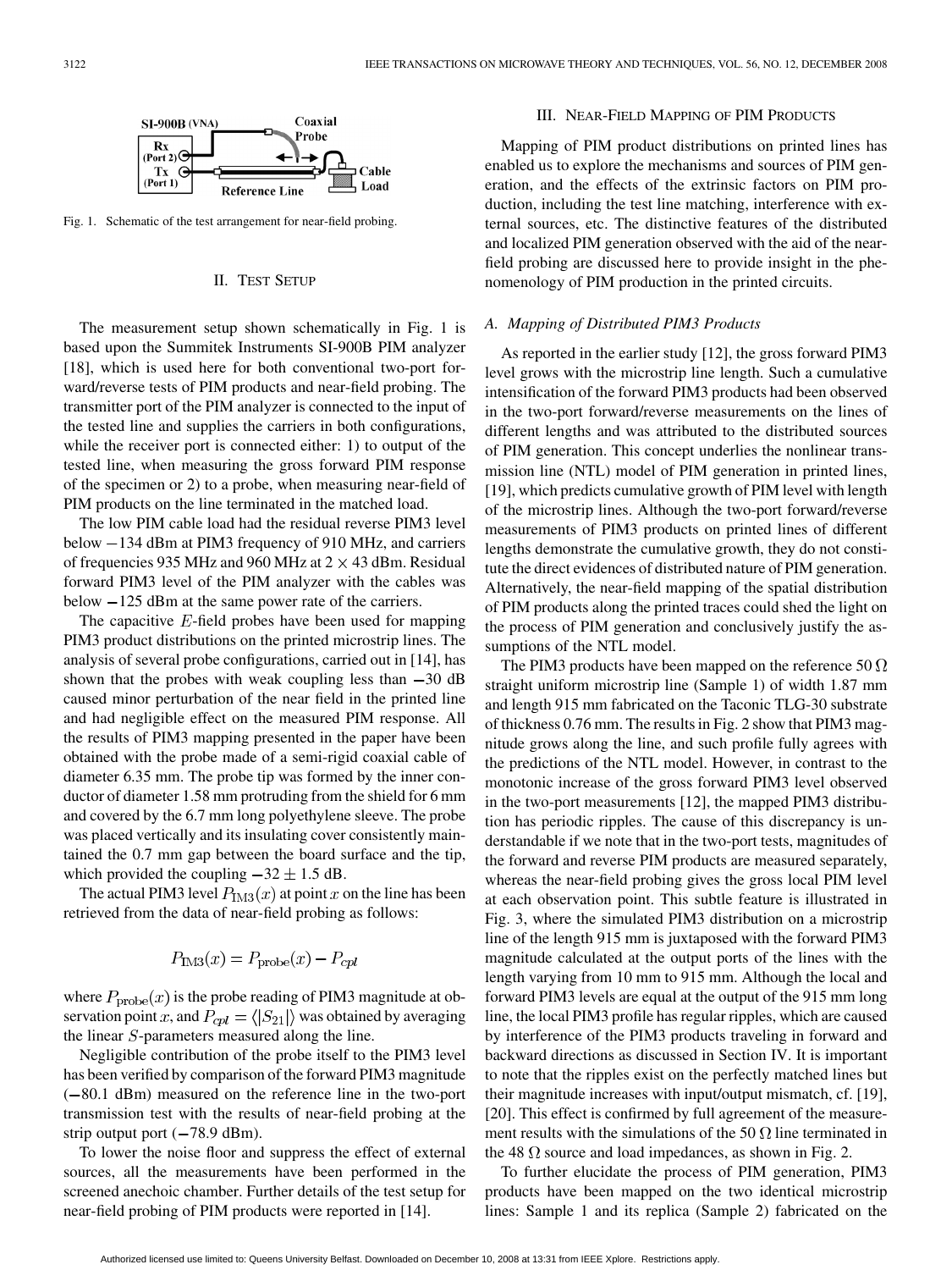

Fig. 2. PIM3 product distributions on the identical microstrip lines, Sample 1 and Sample 2, simulated and measured separately and in cascaded arrangement at PIM3 frequency of 910 MHz and carriers' power of  $2 \times 44$  dBm. Both curves "Simulation Tandem" are identical, but plotted with 915 mm offset from each other. Measurement data from [14].



Fig. 3. Simulated PIM3 product distribution on a microstrip line of length 915 mm (emulated near-field probing) and forward PIM3 response at the output of the lines with lengths varying from 10 to 915 mm (emulated two-port test). The calculations are performed at PIM3 frequency of 910 MHz, carrier frequencies of 935 and 960 MHz, and power of  $2 \times 43$  dBm.

same board and connected in series via a 1.5 m long PIM-certified coaxial cable. The profiles of PIM3 distributions, measured and simulated with the aid of the NTL model [19], are shown in Fig. 2. The model parameters, such as the nonlinear resistivity and port reflection coefficients of microstrip line, have been retrieved from the PIM3 mapping of Sample 1 terminated in the cable load. Then these parameters have been applied to simulation of PIM3 distribution on Sample 2 and on the whole tandem assembly. As one can observe in Fig. 2, the NTL simulations are in an excellent agreement with the measured PIM3 patterns on both the individual samples and their cascaded assembly. It is necessary to note that the interconnecting cable, microstrip launchers and Sample 2 in the cascaded arrangement affect PIM3 product distribution on Sample 1. This effect can be observed also in the simulated PIM3 profiles on the tandem and Sample 1, which are slightly offset from each other in Fig. 2. Indeed, since the input impedance of the terminated Sample 2 is not exactly 50  $\Omega$ , it causes an additional mismatch and deeper ripples in PIM3 product distribution on Sample 1, especially close to its input. Also, the reflection and additional phase shift of carriers in the cable connecting the cascaded lines cause a



Fig. 4. PIM3 product distributions on Sample 2 mapped at PIM3 frequency of 910 MHz and carriers' power of  $2 \times 44$  dBm.

discontinuity in the experimental PIM3 distribution at distance of 915 mm from the tandem input (Fig. 2), where the curves for Sample 1 and Sample 2 are joined in.

Thus, the presented results of PIM3 mapping provide conclusive evidences of the distributed nature of PIM3 generation in the tested microstrip lines.

#### *B. Mapping of Localized PIM Sources*

In contrast to the distributed PIM sources, the localized nonlinearities are often accompanied by the circuit discontinuities, which can cause additional linear scattering and interference. This leads to formation of the standing waves of carriers, which may further distort PIM distributions. Therefore, it is important to identify and separate the effects of linear and nonlinear scattering in printed lines. At the same time, the latter phenomenon of purely nonlinear scattering by small nonlinear inclusions is of particular interest because it is inherently related to the distributed PIM production in the printed lines as detailed in Section IV. In order to investigate the properties of PIM generation by the localized sources of different types in printed circuits, PIM products have been mapped on microstrip lines with loose connectors and lumped nonlinear inclusions, such as a solder droplet, a ferrite disk and graphite pencil marks.

PIM3 product distributions on the microstrip line, Sample 2, with loose input and output connectors are shown in Fig. 4. Since a loose connector produces both a linear discontinuity and a PIM source, the distributed and locally generated PIM3 products interfere. However, the PIM patterns created by the input and output connectors distinctively differ. The PIM3 products generated by the loose input connector significantly increase PIM3 level at line input port. Small undulations due to interference with the reverse PIM3 products generated by the distributed sources can be observed at the distance of order of a wavelength  $\lambda_P$  ( $\lambda_P$  = 21.2 cm in the microstrip line at the PIM3 frequency of 910 MHz) from the line input. However, they gradually decay toward the line output, where the PIM3 level is predominantly determined by the forward PIM3 products and becomes nearly equal to that on the line with the tightened connectors. This pattern of the PIM3 products distribution is associated with the distributed PIM generation as further discussed in Section IV.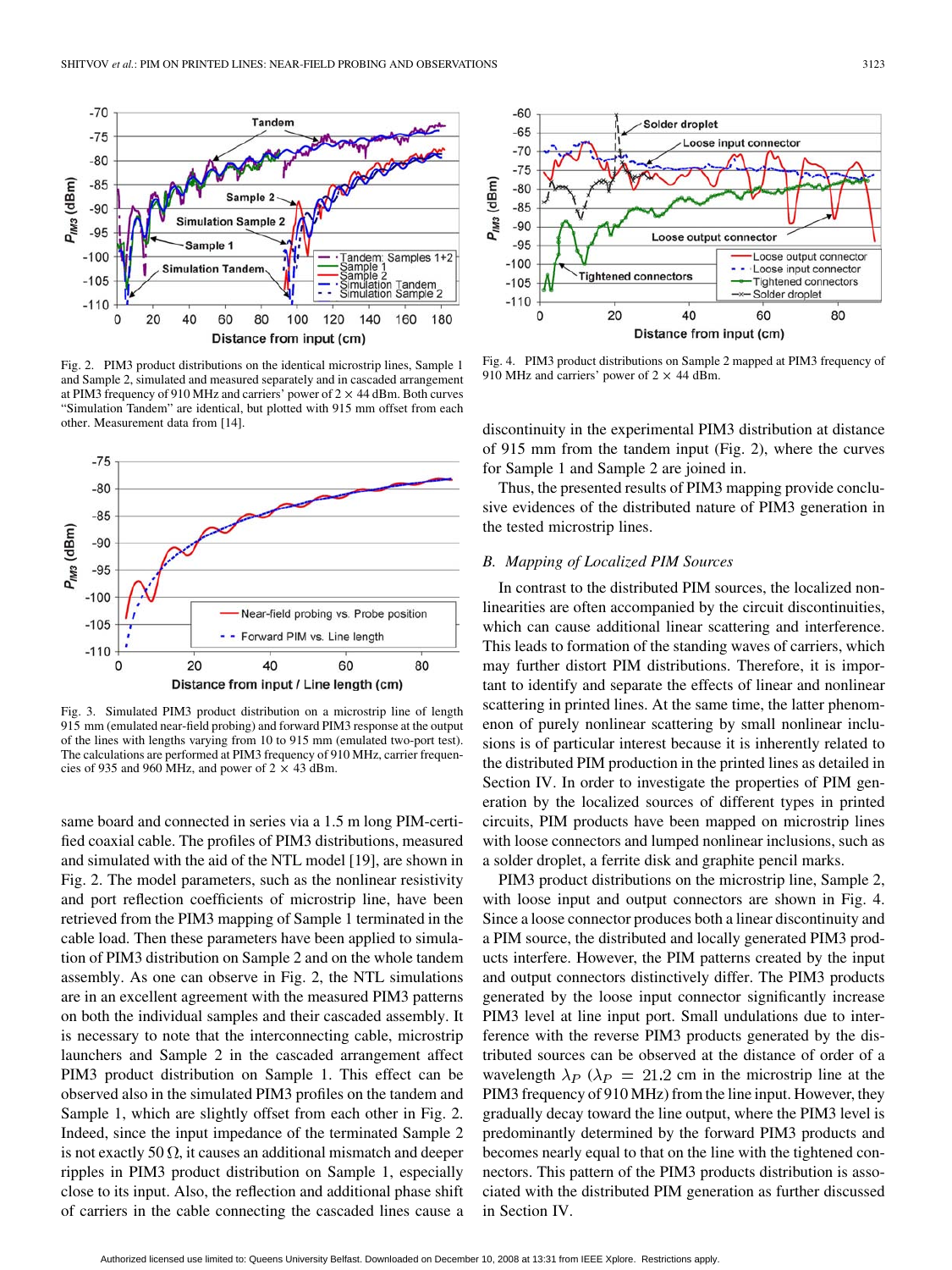The PIM3 distribution on the line with the loose output connector significantly differs from the previous case due to the standing wave of the carriers trapped on the line. This affects the PIM3 profile not only at the line output but also at the input port, where the PIM products reflected from the discontinuity interfere with the reverse PIM products generated by the distributed sources. At the output port, magnitude of the PIM3 undulations considerably increases as the result of interference between the forward PIM products from the distributed sources, which grow toward the loose output connector and become commensurate with the PIM produced by the localized source. It is also noteworthy that the near-field probing in the port vicinities correlate fairly well with the two-port PIM3 measurements when the loose connectors are at the following locations.

- At the input:  $-76$  dBm (probed at 90 cm from the input port) versus  $-77.4$  dBm (forward).
- At the load:  $-79.2$  dBm (probed at 1 cm from the input port) versus  $-75.5$  dBm (reverse).

In contrast to the loose connectors, a lumped nonlinearity created by the solder droplet of 60/40 tin/lead solder (about 1 mm in diameter) does not inflict considerable linear scattering and interference of the PIM products. Placed at the strip center of the matched microstrip line of Sample 2 at distance of 21 cm (nearly equal to  $\lambda_P$ ) from the line input, the droplet causes a sharp spike of PIM3 level in its vicinity (see Fig. 4). Away from the droplet, however, the PIM3 level rapidly falls and remains about 10 dB above the PIM3 level in the unperturbed microstrip line.

To further investigate the effects of the nonlinear scattering by localized PIM sources, PIM3 products have been mapped on the lines with the nonlinear inclusions, which had negligible effect on the linear  $S$ -parameters. A ferrite disk of diameter 20 mm and thickness 2 mm was placed beside the strip edge of the microstrip line of Sample 1, as illustrated in Fig. 5(a). In this case, the disk had no direct contact with the conductor trace and was weakly coupled via the strip fringing field. The linear  $S$ -parameter measurements have shown no discernable effect of the disk on the microstrip line response, while the disk is readily detectable via the PIM3 product distributions [see Fig. 5(b)].

Uncertainty of mapping PIM3 products has been assessed first by repeating twice the near-field probing when the ferrite disk was located at  $D_x = 16$  cm from the line input and  $D_y = 1$  mm from the strip edge (probe was moved along the strip center line with 10 mm step and 5 mm offset between the two passes). The corresponding plots of PIM3 distributions in Fig. 5(b) show fairly consistent patterns.

Impact of the disk position on PIM response was explored next. As demonstrated in Fig. 5(b), interference of PIM3 products generated by the ferrite disk and the printed line itself alters the overall PIM response. Notably, the disk placed at distance of  $D_x = 21$  cm  $\approx \lambda_P$  from the line input produces a sharp spike of PIM3 level similarly to the solder droplet. Alternatively, when the disk is placed at  $D_x = 16$  cm  $\approx 3\lambda_P/4$  and  $D_x = 31.5$  cm  $\approx 3\lambda_P/2$ , deep notches in PIM3 distributions arise between the disk and line input. These observations suggest that PIM3 products generated by the distributed sources in the line and by the nonlinear ferrite disk strongly interfere with each other. The resulting PIM3 product distributions in the line vary with the disk position in accordance with the conditions of



Fig. 5. PIM3 product distributions on sample 1 with the ferrite disk placed near the strip edge (PIM3 frequency 910 MHz, carriers' power  $2 \times 43$  dBm).

phase synchronism (see Section IV) between the PIM3 products generated by the distributed and lumped nonlinearities.

To gain deeper insight into the effect of nonlinear scattering in printed lines, a lumped nonlinearity was created in the microstrip line (Sample 3) by a small graphite pencil mark drawn on the top of the strip conductor. The Sample 3 was fabricated on the low-PIM Taconic TLX-9 laminate of thickness 1.58 mm. The microstrip trace comprises a section of 522 mm long strip of width 13.46 mm between the tapered line sections providing the matching to the 50  $\Omega$  input/output microstrip lines of width 4.32 mm. The forward and reverse PIM3 products measured on Sample 3 were below the instrument residual level of  $-125$  dBm. A small pencil mark of size  $3.5 \times 1$  mm<sup>2</sup>, representing the localized nonlinearity, was placed near the strip edge in the middle of the wide central section. In linear regime, neither the  $S$ -parameter measurements nor the near-field probing have shown a discernable effect of the pencil mark at PIM3 frequency of 910 MHz.

A surface map of PIM3 products generated by the pencil mark (centered at the origin) is shown in Fig. 6(a). PIM3 profiles along the trace center line and the edges (marked in Fig. 6(a) by white horizontal lines at 0 and 13.46 mm) are displayed in Fig. 6(b). It is noteworthy in Fig. 6(b) that away from the pencil mark, the PIM3 level at the trace center is about 5 dB higher than at the edges. The latter effect is attributed to the stronger vertical electric field at the strip center than at the edges. Inspection of Fig. 6 shows that the pencil mark not only produces a sharp local spike, like the solder droplet in Fig. 4, but also substantially increases the base PIM3 level on the line. Furthermore it was observed that PIM3 products, emanated by the pencil mark, nearly equally contribute to the gross forward and reverse PIM3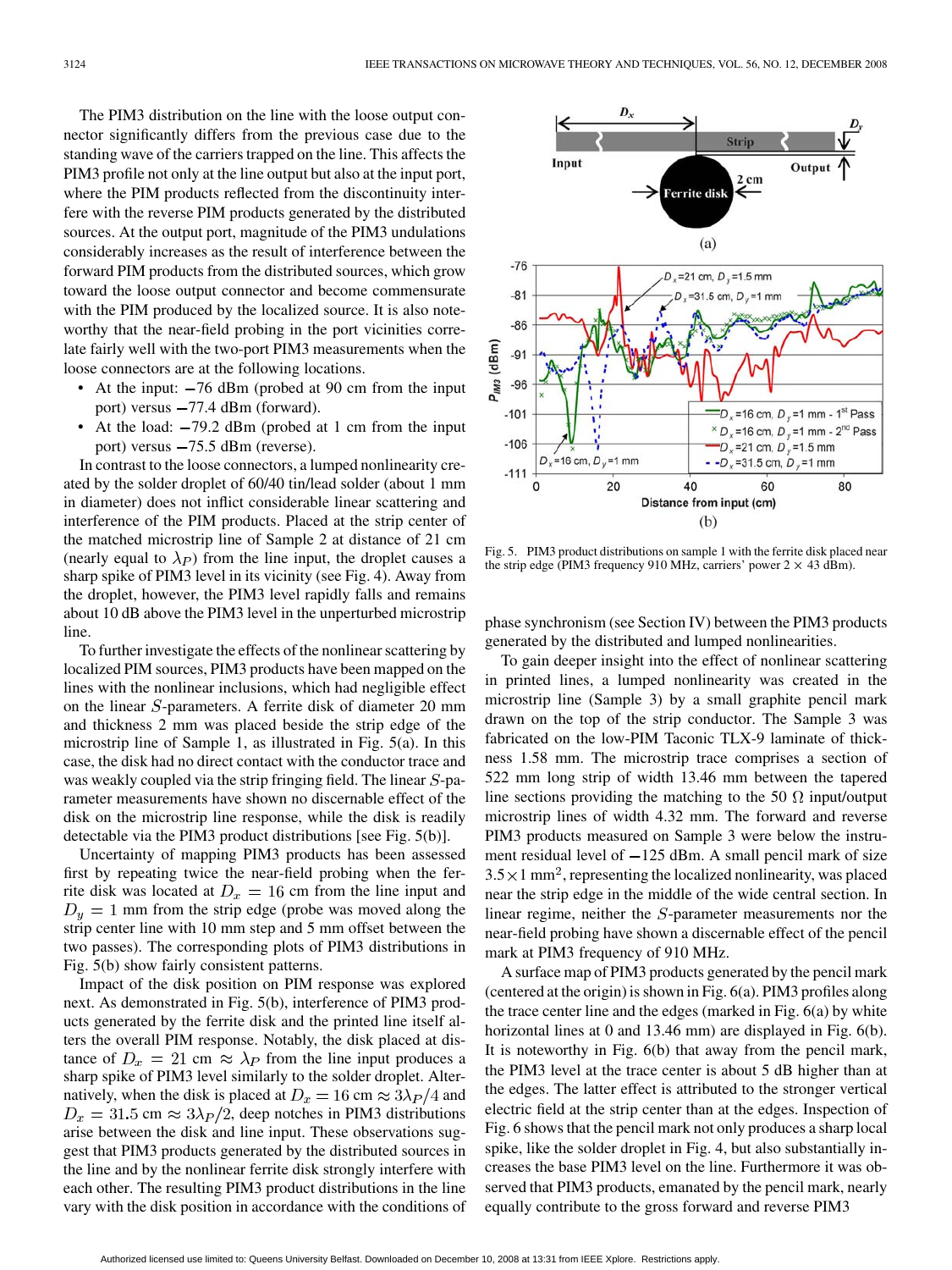

Fig. 6. PIM3 product distributions on Sample 3 with the pencil mark acting as a localized nonlinearity (centered at the origin) at PIM3 frequency of 910 MHz and carriers' power  $2 \times 43$  dBm. (a) Surface map of PIM3 products about the pencil mark (the trace edges are marked by the white horizontal lines). (b) PIM3 product profiles along the strip edges and the center line.

levels of  $-77.8$  and  $-78$  dBm, respectively, measured at the line terminals.

The most remarkable feature of the PIM3 pattern in Fig. 6(a) is that the pencil mark acts as an isotropic source as illustrated by the nearly concentric contour lines. The high PIM3 level in the close proximity of the localized nonlinearity indicates that considerable reactive power is engaged in the process of nonlinear scattering and conversion of carriers into the PIM products. While the reactive power is confined to the lumped nonlinearity, only its small portion is coupled to the traveling waves on the line. Therefore, the PIM level measured at the printed line terminals is substantially lower than that at the PIM source.

The effect of the lumped nonlinearities on PIM3 product interference in printed lines has been investigated on a microstrip line (Sample 4) with two pencil marks, Fig. 7. Sample 4 is a straight uniform 50  $\Omega$  microstrip line of length 917 mm fabricated on the low-PIM Taconic TLX-9 laminate. The initial two-port tests of Sample 4 without the marks at PIM3 frequency



Fig. 7. PIM3 product distributions on Sample 4 with two pencil marks drawn across the trace at 21 cm and 31.5 cm from the line input and acting as the localized nonlinearities (at the locations of two spikes on the plot). PIM3 frequency is 910 MHz and carriers' power is  $2 \times 43$  dBm.

of 910 MHz and carriers' power  $2 \times 43$  dBm have shown the forward and reverse PIM3 levels at  $-113$  dBm and  $-119$  dBm, respectively. As the two 0.2 mm wide pencil marks were drawn across the strip at the distances of 21 and 31.5 cm from the input, both forward and reverse PIM3 levels grew to  $-77.1$  and 77.5 dBm, respectively.

The main results of the observations of PIM3 production on Sample 4 with two pencil marks (Fig. 7) can be summarized as follows.

- Sharp spikes on PIM3 profiles occur in the vicinities of both pencil marks.
- The pencil marks, undetectable in linear regime, increase the base PIM3 level for more than 40 dB, thus obscuring the contribution of the distributed sources.
- The interference pattern exists in the PIM3 distribution between the line input and the second pencil mark at distance of 31.5 cm from the input. This observation is in qualitative agreement with the experimental results in [16], which were solely attributed to the effect of the input/ output matching. However, as illustrated by the results of our study, the latter interpretation is valid only when contribution of the distributed PIM3 sources is negligible as compared with the PIM3 products generated by the lumped nonlinearities.
- Average PIM3 level gradually decreases toward the line output due to dissipation of PIM3 products generated by the localized sources (pencil marks).

Thus, the presented results of mapping the PIM product distributions on printed lines have exposed the fundamental properties of PIM3 generation by the distributed and localized sources. The unique signatures of the PIM products can be used for identification of the dominant PIM generation mechanism and for location of the lumped sources in the printed lines.

## IV. MECHANISMS OF PIM GENERATION

As demonstrated in Section III, PIM3 products in printed lines originating from the distributed and localized sources exhibit substantially different behaviour. On the other hand, comparison of the PIM3 profiles generated by the localized sources of three different types: the solder droplet (Fig. 4), ferrite disk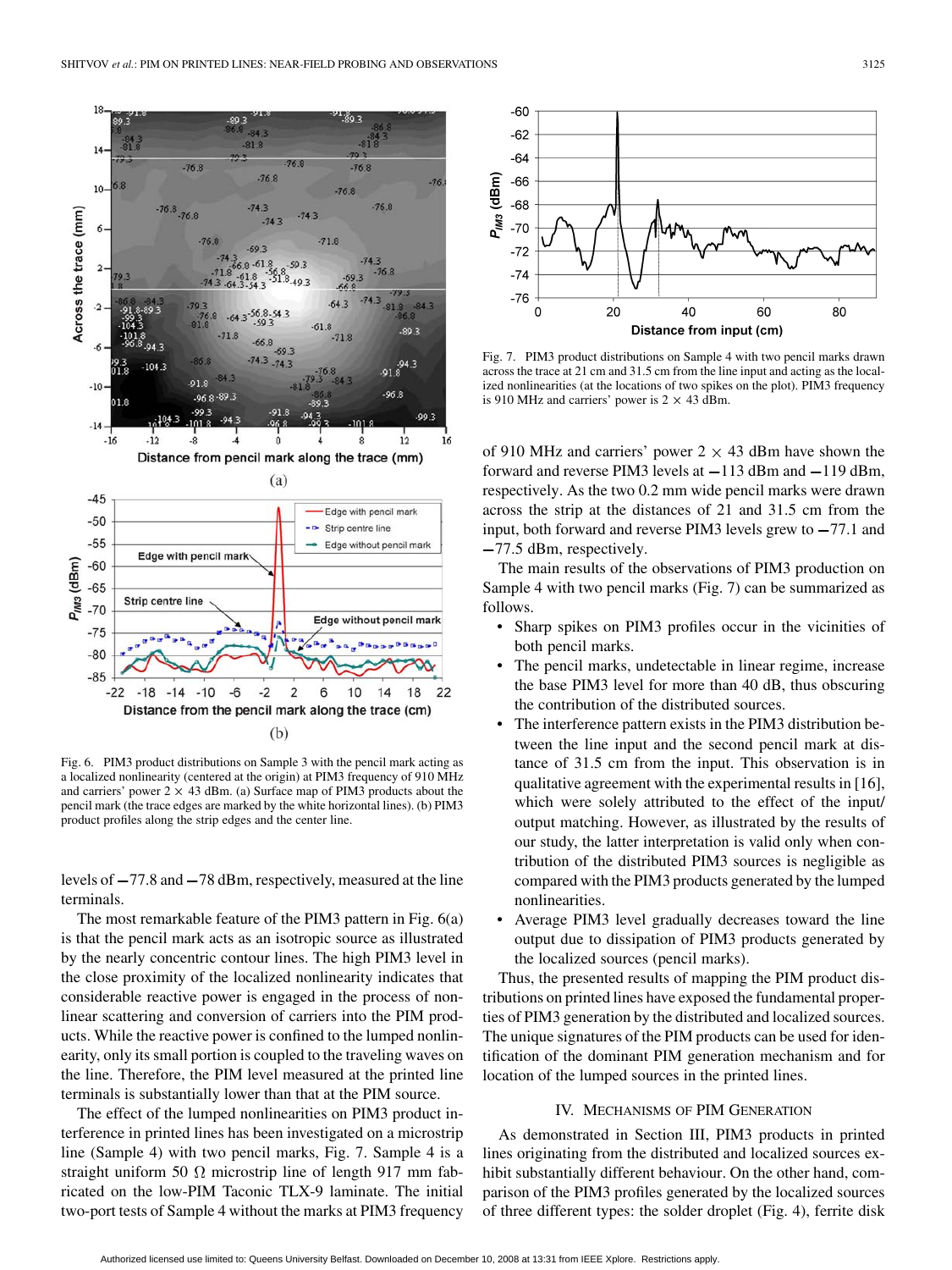(Fig. 5) and pencil mark (Fig. 6), shows similarity of their patterns. Namely, irrespectively of the nonlinearity type, contact (droplet and pencil mark) or contactless (ferrite disk), considerable reactive power is confined to the proximity of the nonlinear lumped inclusions where the carriers undergo conversion into PIM products. The localized nonlinearities act here as the isotropic point sources irradiating PIM products into the printed line as illustrated in Fig. 6 for the pencil mark.

In contrast to the localized PIM sources, the individual microscopic nonlinearities in the printed lines could not be detected directly in our near-field probing setup. Nevertheless, the mappings of PIM3 products of the localized sources provide invaluable insight into the mechanisms of distributed PIM3 production. Indeed, considering a printed line as a continuum of localized sources, the processes of distributed PIM3 generation can be comprehensively described in terms of the nonlinear scattering by the point nonlinearities [cf. Fig. 6(a)] and the phase synchronism, or phase matching, in a four-wave mixing process, see [21].

Let us consider PIM3 products in the matched lossless NTL at frequency  $f_P = 2f_1 - f_2$ , which result from scattering the two-tone carriers of frequencies  $f_1$  and  $f_2$  at a point nonlinearity. The phase difference between the PIM3 products, generated by two identical point sources at  $x_1$  and  $x_2$  ( $x_2 > x_1$ ) and traveling in the forward direction, equals  $\Delta_f(L) = (2k_1 (k_2)L - k_P L$ , where  $L = x_2 - x_1$ , and  $k_{1,2,P}$  are the wave numbers of the respective tones. When dispersion in the microstrip line is negligible,  $\Delta_f(L) = 0$  for any L. Thus the forward PIM3 products, generated at each point  $x$ , constructively interfere, and the cumulative intensification of PIM3 occurs at the line output.

If  $\Delta_f(L) \neq 0$ , for instance due to dispersion, the PIM3 products generated at a pair of points  $x_1$  and  $x_2$ , spaced apart for distance  $L_{Sf}$ , may accrue a phase shift equal to  $\pi$ , i.e.  $\Delta_f(L_{Sf}) =$  $\pi$ . The length  $L_{Sf}$  is known as the coherence distance [21]. In such a dispersive transmission line, the output forward PIM3 level increases with  $L$  and reaches the maximum at  $L$  equal to  $L_{Sf}$  or odd multiples of  $L_{Sf}$ , see (A2) in Appendix. This maximum is the result of constructive interference of the PIM3 products generated by the sources located between points  $x_1$ and  $x_2$  ( $|x_2 - x_1|$  <  $L_{Sf}$ ). In the lines longer than  $L_{Sf}$ , forward PIM3 level decreases and, at  $L$  equal to  $2L_{S<sub>f</sub>}$ , the output forward PIM3 products vanish, cf. (A2). This occurs because the length  $2L_{Sf}$  always contains a pair of point sources at  $x_1$ and  $x_2 = x_1 + L_{Sf}$  whose PIM3 products destructively interfere at the output. In the ideal non-dispersive transmission lines  $L_{Sf} = \infty$ , so that the output forward PIM level monotonically grows with the line length. However, in practice the growth of PIM3 products is capped by attenuation of carriers. Therefore the actual PIM level always decays beyond certain line length, which is determined by the propagation loss, [22].

The PIM3 products, traveling from the point sources at  $x_1$  and  $x_2$  in the reverse direction, have the phase difference  $\Delta_r(L)$  =  $(2k_1 - k_2)L + k_1L$ . Notably,  $\Delta_r(L) \neq 0$  even in the nondispersive line, and the coherence distance  $L_{Sr}$ , corresponding to  $\Delta_r(L_{Sr}) = \pi$ , equals  $L_{Sr} = \lambda_P/4$ , where  $\lambda_P$  is the wavelength at PIM3 frequency. Therefore, the distribution of reverse PIM3 products has undulations with the troughs and humps

offset from each other for the distance  $L_{Sr}$ , cf. (A2). The reverse PIM3 level measured at the line input varies with the line length even in the ideal non-dispersive matched transmission line. Furthermore, the magnitude of the reverse PIM3 products at the line input cannot exceed the level generated by the line section of the length  $L_{Sr}$ . This upper bound arises because on the lines longer than  $L_{Sr}$ , the contributions of the sources located at  $x_1$  and  $x_2 = x_1 + L_{Sr}$  are annihilated. The latter effect has been observed in the two-port PIM3 measurements of the microstrip lines and is also known in nonlinear optics [21]. It is important to note that the existence of the finite coherence distance  $L_{Sr}$  suggests a means for mitigating reverse PIM3 level at the input of microstrip components by choosing the line length close to multiples of  $2L_{Sr}$ .

The concept of phase synchronism in the four-wave mixing process also provides a consistent interpretation of the ripples observed in the PIM3 product distributions in Figs. 2 and 3. Indeed, while of the forward PIM3 level monotonically grows along the line, the reverse PIM3 level alternates with the periodicity  $2L_{Sr} = \lambda_P/2$ . Therefore, PIM3 distributions along the line formed by the superposition of the forward and reversed PIM3 products exhibit undulations.

As mentioned earlier, the reverse PIM3 level varies with the line length. This proved to be the cause of the slight offset between the positions of troughs/humps observed in the simulated PIM distributions on the two lines of lengths  $L_1 = 915$  mm and  $L_2 = 1830$  mm (Fig. 2). Namely, the contributions of forward PIM3 products to the gross PIM3 level at any point  $x_1 < L_1$  are equal on both lines, whereas the contribution of the reverse PIM products is determined by the distance from the output terminal, which is different for the single line and the tandem arrangement. Indeed, unless the length difference equals multiples of  $\lambda_P/2$ , or  $2L_{Sr}$  at PIM3 frequency, the PIM3 distributions on the two specimens are offset from each other.

### V. CONCLUSION

The mechanisms of PIM in printed lines have been explored with the aid of mapping PIM products generated by the twotone carrier waves traveling in homogeneous microstrip lines and in the lines with nonlinear inclusions. Near-field probing setup based upon the commercial PIM analyzer and the specially designed specimens of microstrip lines have been employed for investigation of the PIM production processes in PCB materials and printed lines with localized sources. Accuracy and reliability of the near-field probing of PIM products on printed lines have been confirmed by the simulations based on the NTL model and by the two-port forward/reverse PIM measurements.

The presented results provide the direct experimental evidences of cumulative growth of PIM products in the matched uniform microstrip lines and explicitly demonstrate the patterns of PIM products created by the localized nonlinearities of the size smaller than  $0.02\lambda_P$  in the test lines. It is shown experimentally that the localized nonlinearities, which are undetectable in the linear regime, act as the isotropic nonlinear sources emanating PIM products nearly omni-directionally. The measurement results demonstrate that regardless of the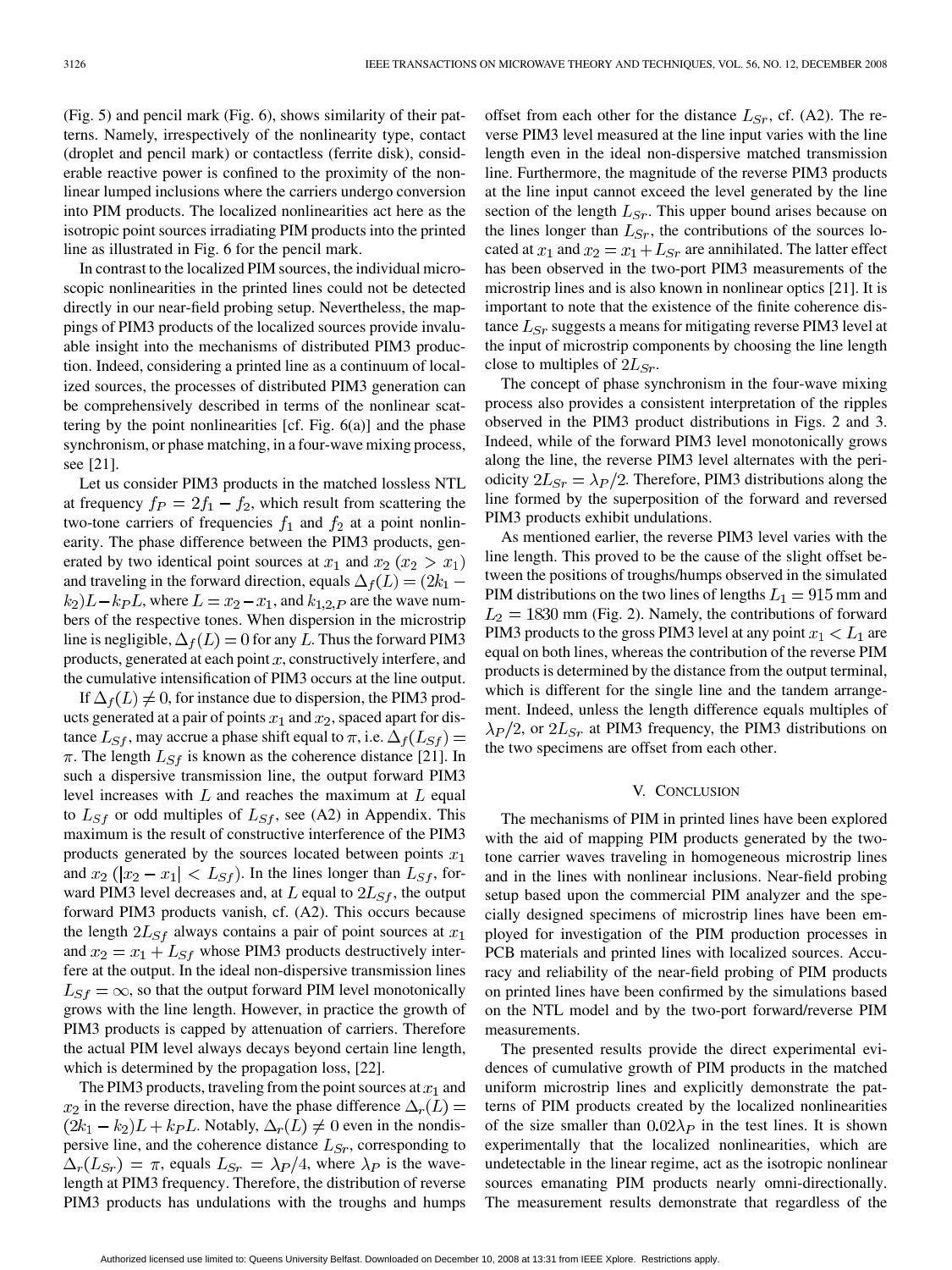nonlinearity type, contact (droplet and pencil mark) or contactless (ferrite disk), the reactive power is confined to the lumped inclusions, where the carriers undergo conversion into the PIM products. The patterns of PIM product near these localized sources have revealed the fundamental role of the nonlinear scattering and the four-wave mixing process in distributed PIM production.

The presented experimental results indicate that nonlinear scattering of the traveling waves of carriers by weak distributed nonlinearities is the primary cause of PIM production in printed lines. The distributed nature of the PIM generation in microstrip lines has been conclusively demonstrated and described in terms of phase synchronism in the four-wave mixing process. The proposed phenomenology of distributed PIM production by the continuum of point sources proved to be fully consistent with the experimental observations of PIM3 products on the matched and mismatched microstrip lines. It has been shown that the standing waves of carriers created by linear discontinuities distort the PIM product patterns and alter the PIM performance of printed lines.

The concept of phase synchronism in the four-wave mixing process provides a consistent interpretation of the cumulative growth of forward PIM products and the existence of the upper bound for the reverse PIM3 level. The origins of ripples in the PIM3 product distributions have also been explained. The presented results suggest that the reverse PIM3 level at the microstrip line input can be mitigated when the line length is close to multiples of the double coherence distance  $(2L_{Sr})$ .

#### **APPENDIX**

Complex amplitudes of PIM3 waves  $A_{f,r}(x) \exp(\pm i k_P x)$ traveling in forward and backward directions in a lossless weakly nonlinear transmission line can be obtained following the approach developed in [21]

$$
\frac{dA_{f,r}(x)}{dx}\exp(\pm ik_Px) = cA_1^2A_2^* \exp(i(2k_1 - k_2)x)
$$
 (A1)

where c is a mixing coefficient and  $A_{1,2}$  are the carriers' amplitudes. Having integrated (A1) and fulfilling the boundary conditions of  $A_f(0) = 0$  and  $A_r(L) = 0$ , one finds magnitudes of the forward and reverse PIM3 products at the output and input of the line of length  $L$ , respectively,

$$
|A_f(L)| = |cA_1^2 A_2^*| L \left| 2 \sin\left(\frac{\Delta_f(L)}{2}\right) / \Delta_f(L) \right|
$$
  

$$
|A_r(0)| = |cA_1^2 A_2^*| L \left| 2 \sin\left(\frac{\Delta_r(L)}{2}\right) / \Delta_r(L) \right| \text{ (A2)}
$$

where  $\Delta_{f,r}(L) = (2k_1 - k_2)L \mp k_P L$  are defined in Section IV. It immediately follows from (A2) that forward PIM3 level monotonically grows with L at  $\Delta_f(L) = 0$  (cumulative effect) and maxima of  $|A_{f,r}(L)|$  occur at  $\Delta_{f,r}(L) = \pi$ .

# ACKNOWLEDGMENT

The authors are grateful to Taconic Advanced Dielectric Division Ltd., Trackwise Designs Ltd., PCTEL Inc., and Castle Microwave Ltd. for providing the test samples and measurement facilities. Special thanks go to J. Francey for his continuous support and to N. Carroll for his help with the measurements. The authors also wish to acknowledge the advice provided by Dr. D. Linton and Dr. O. Malyuskin, both with Queen's University of Belfast, Belfast, U.K., over the period of this study.

#### **REFERENCES**

- [1] M. T. Abuelma'atti, "Prediction of passive intermodulation arising from corrosion," *Proc. Inst. Elect. Eng.—Sci., Meas., Technol.*, vol. 150, no. 1, pp. 30–34, Jan. 2003.
- [2] W. D. Watson, "The measurement, detection, location and suppression of external non-linearities which affect radio systems," in *Proc. Electromagn. Compat. Conf.*, Southampton, U.K., Sep. 1980, pp. 1–10.
- [3] C. Vicente, D. Wolk, H. L. Hartnagel, B. Gimeno, V. E. Boria, and D. Raboso, "Experimental analysis of passive intermodulation at waveguide flange bolted connections," *IEEE Trans. Microw. Theory Tech.*, vol. 55, no. 5, pp. 1018–1028, May 2007.
- [4] G. Macchiarella, G. B. Stracca, and L. Miglioli, "Experimental study of passive intermodulation in coaxial cavities for cellular base stations duplexers," in *Proc. 34th Eur. Microw. Conf.*, Amsterdam, The Netherlands, Oct. 2004, pp. 981–984.
- [5] K. G. Gard, M. B. Steer, and J. R. Wilkerson, "Electro-thermal passive intermodulation distortion in microwave attenuators," in *Proc. 36th Eur. Microw. Conf.*, Manchester, U.K., Sep. 2006, pp. 157–160.
- [6] A. K. Brown, "Passive intermodulation products in antennas-an overview," in *Proc. IEE Passive Intermodulation Products in Antennas and Related Structures Colloq.*, London, U.K., Jun. 1989, pp. 1/1–1/3.
- [7] A. P. Foord and A. D. Rawlins, "A study of passive intermodulation interference in space RF hardware," Univ. Kent, Canterbury, U.K., ESTEC Tech. Rep. 111036, May 1992.
- [8] J. Russer, A. Ramachandran, A. Cangellaris, and P. Russer, "Phenomenological modeling of passive intermodulation (PIM) due to electron tunneling at metallic contacts," in *IEEE MTT-S Int. Microw. Symp. Dig.*, San Francisco, Jun. 2006, pp. 1129–1132.
- [9] Z. Shi-quan and G. De-biao, "The generation mechanism and analysis of passive intermodulation in metallic contacts," in *Proc. 4th Asia–Pacific Environmental Electromagn. Conf.*, Dalian, China, Aug. 2006, pp. 546–549.
- [10] N. Kuga and T. Takao, "Passive intermodulation evaluation of printed circuit board by using 50 microstrip line," in *Proc. Asia–Pacific Microw. Conf.*, New Delhi, India, Dec. 2004, pp. 1008–1009.
- [11] J. V. S. Perez, F. G. Romero, D. Rönnow, A. Söderbärg, and T. Olsson, "A micro-strip passive inter-modulation test set-up; comparison of leaded and lead-free solders and conductor finishing," in *Proc. Int. Multipactor, Corona, Passive Intermodulation in Space RF Hardware Workshop*, Noordwijk, The Netherlands, Sep. 2005, pp. 215–222.
- [12] A. G. Schuchinsky, J. Francey, and V. F. Fusco, "Distributed sources of passive intermodulation on printed lines," in *Proc. IEEE Int. AP-S Symp.*, Jul. 2005, vol. 4B, pp. 447–450.
- [13] A. P. Shitvov, D. E. Zelenchuk, A. G. Schuchinsky, and V. F. Fusco, "Passive intermodulation in printed lines: Effects of trace dimensions and substrate," *IET Microw. Antennas Propag.*, to be published.
- [14] A. P. Shitvov, D. E. Zelenchuk, A. G. Schuchinsky, V. F. Fusco, and N. Buchanan, "Mapping of passive intermodulation products on microstrip lines," in *IEEE MTT-S Int. Microw. Symp. Dig.*, Atlanta, GA, Jun. 2008, THP2H-02.
- [15] A. P. Shitvov, D. E. Zelenchuk, and A. G. Schuchinsky, "Experimental observations of distributed nonlinearity in printed lines," in *Proc. 14th Int. Microw. Opt. Appl. Novel Physical Phenomena Student Seminar*, Belfast, U.K., Aug. 2007, pp. 70–73.
- [16] S. Hienonen and A. V. Raisanen, "Passive intermodulation near-field measurements on microstrip lines," in *Proc. 34th Eur. Microw. Conf.*, Amsterdam, The Netherlands, Oct. 2004, pp. 1041–1044.
- [17] P. L. Aspden, A. P. Anderson, and J. C. Benett, "Evaluation of the intermodulation product performance of reflector antennas and related structures by microwave imaging," in *IEE Passive Intermodulation Products in Antennas and Related Structures Colloq. Dig.*, 1989, pp. 853–858, no. 94.
- [18] *"Passive IM Distortion Analyzer: Operating and Maintenance Manual,"* Summitek Instrum., Englewood, CO, Jun. 2001, Rev. B, no. 1902000.
- [19] D. E. Zelenchuk, A. P. Shitvov, A. G. Schuchinsky, and T. Olsson, "Passive intermodulation on microstrip lines," in *Proc. 37th Eur. Microw. Conf.*, Munich, Germany, Oct. 2007, pp. 396–399.